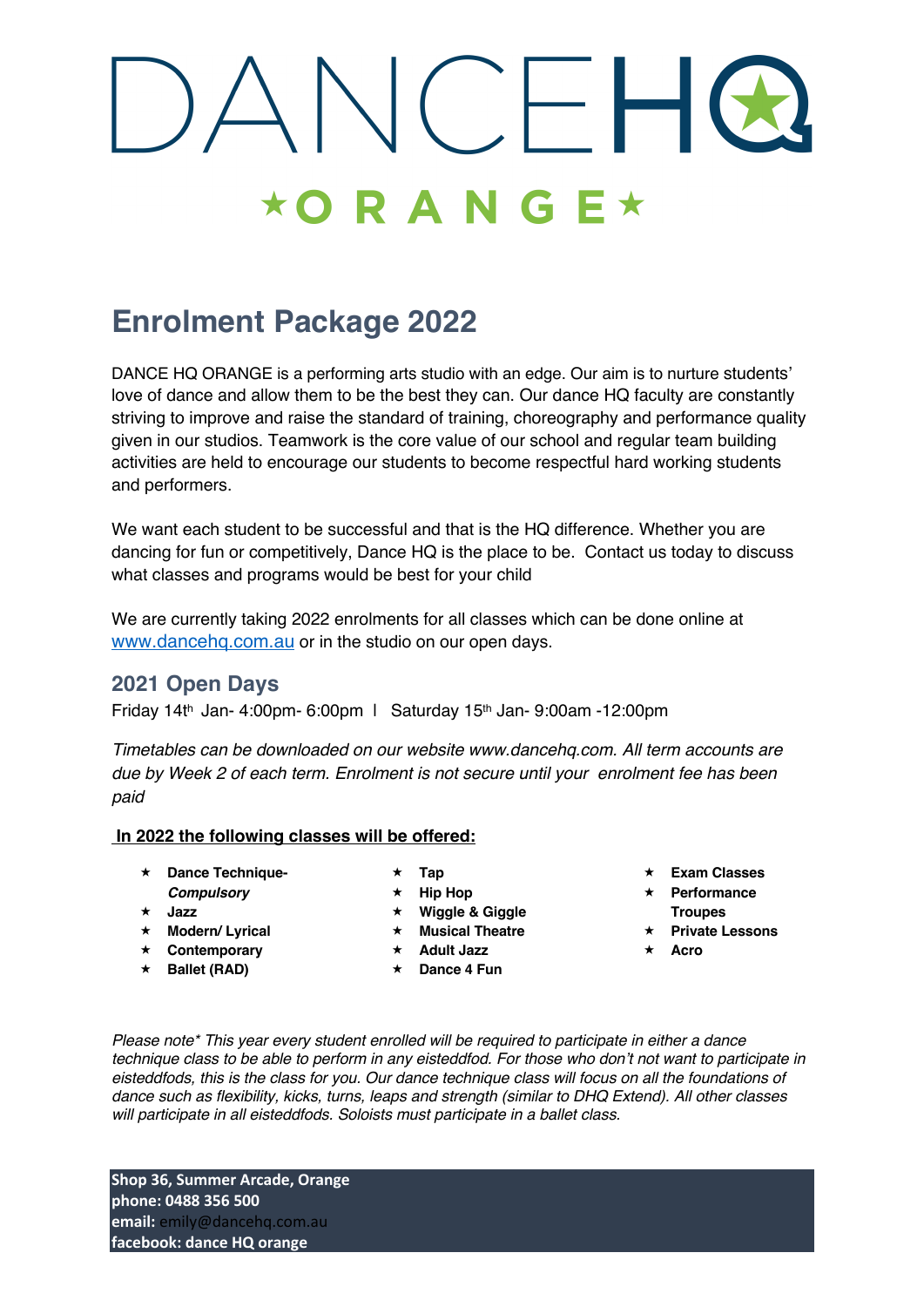### $\star$ ORANGE $\star$

### **Uniform**

Uniforms at HQ are compulsory to enhance the student's experience and team environment. We have a range of uniforms available for students to purchase. These make great Christmas or birthday presents. These include:

- Dance HQ Tank tops/ T shirts: \$25
- Dance HQ Long sleeve Tees: \$45
- Dance HQ bike shorts/skirts/ crop tops: \$30-\$45 (mix and match)
- Dance HQ Jumpsuits (children's sizes only): \$35
- Wiggle & Giggle tutus: \$55
- Dance HQ Hip Hop Pants: \$25
- Dance HQ hoodie: \$45
- Dance HQ Back Packs: \$50
- Dance HQ Bike pants: \$55

We also have Dance HQ tracksuits and performance jackets available for purchase however these are made to order. Orders will be placed the beginning of the year and just before eisteddfods however we cannot guarantee the will arrive in time for eisteddfods. Orders must be placed and paid for by the 1<sup>st</sup> of March 2022.

### **Ballet Uniform**

Ballet students must wear a leotard, ballet stockings and ballet shoes. This is so that the teacher can see the dancer and correct technique when required.

Leotards are available from Kingfisher Clothing Store in Summer Street. There are different colored leotards for each grade, as follows:

Up to 8 years: Light blue

10-12 years: Bloch Leotard in Berry

14 years and over: Black (any style)

All students must have their hair tied back and out of their face so that it doesn't distract them and have the appropriate shoes for the selected dance style.

### **Shoes (available form Kingfisher)**

Modern/Contemporary shoes: bare feet or half shoes Ballet: Spilt sole Ballet shoes Jazz: 10 years and under: tan coloured Jazz shoes; 12 years and over: wear black Jazz shoes Tap: black Tap shoes Musical Theatre: as per Jazz shoes Hip Hop: as per Jazz shoes/ White joggers

**Shop 36, Summer Arcade, Orange phone: 0488 356 500 email:** emily@dancehq.com.au **facebook: dance HQ orange**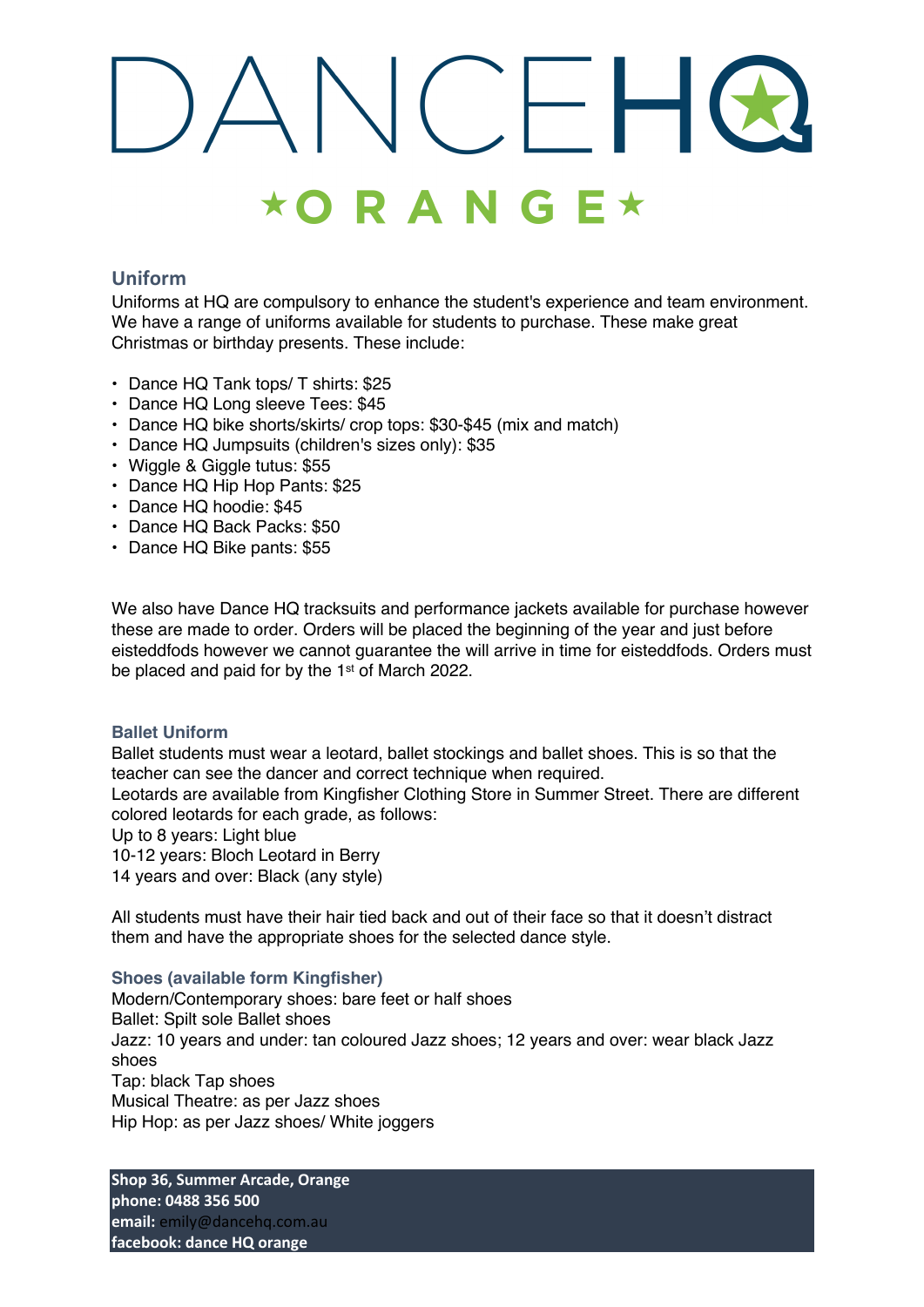### $C-H$  $\star$ ORANGE $\star$

### **Fee structure**

Fees are paid on a term basis as follows:

Classes running one and a half hours: \$150 per term\* Classes running 45 minutes – one hour: \$100 per term Classes running 30 minutes: \$50 per term\*

Class discounts are calculated as follows and are per student: 2 classes- \$200 3 classes- \$290 4 classes- \$380 5 classes - \$470 6 classes - \$560 7 or more classes - capped at \$600

Note\* A 30 minute class is counted as .5 of a class, so 2 x 30 minute classes equate to 1 class.

**Family discount**: 3 or more family member discount - 10% of total fee after third child enrolls.

*Term invoices are emailed to you once your enrolment has been approved in Term 1 and then at the beginning of Terms 2, 3, and 4.*

*Please note all term accounts MUST be finalized within the first two weeks of term. Failure to do this will result in non participation in eisteddfods and will incur a 5% late fee.*

#### **Solo lessons**

Soloists will be selected by class teachers and Principal only. All students interested in participating in solos will need to be enrolled in a Ballet. If you are interested in participating in solos please see reception.

30 minute private lesson: \$25 One hour private lesson: \$40 \$200 soloist card for 10x half hr solos *Payable directly to your teacher*

### **Additional Costs**

#### **Enrolment Fee**

Every family will be required to pay a \$60 registration fee that covers insurance, eisteddfod entries, studio maintenance, copyright fees, and a concert USB issued at the end of the

**Shop 36, Summer Arcade, Orange phone: 0488 356 500 email:** emily@dancehq.com.au **facebook: dance HQ orange**